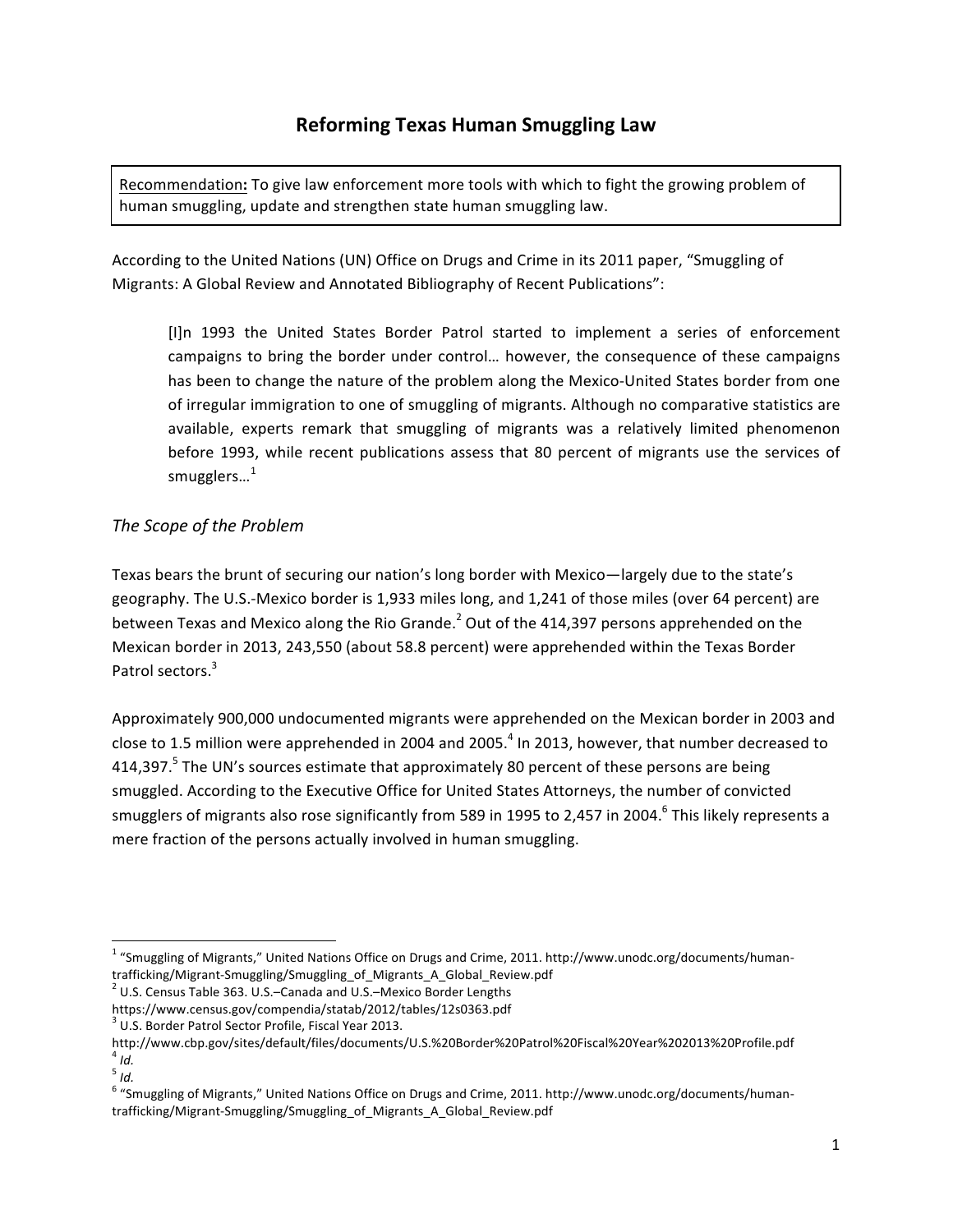Texas is currently dealing with an extraordinary influx of unaccompanied minors illegally crossing our long international border with Mexico. In the Texas Rio Grande Valley sector alone, the U.S. Border Patrol made more than 160,000 apprehensions between October 2013 and May 2014, an increase of 70 percent over the same period the year before.<sup>7</sup> Nearly one-third of those detained were children traveling alone.<sup>8</sup> Authorities arrested 47,017 unaccompanied minors illegally crossing the entire border between October and May, up 92 percent from the same period one year earlier.<sup>9</sup> More than two-thirds of these arrests (33,470) were in the Rio Grande Valley sector.<sup>10</sup> A draft Border Patrol memorandum estimates that number could reach 90,000 in the fiscal year ending September 30.<sup>11</sup>

Almost three-fourths of the children apprehended are from Honduras, Guatemala or El Salvador—many of them fleeing organized crime and cartels in those nations.<sup>12</sup> Some reports suggest that some of the criminal organizations children are fleeing from may be involved in transporting these children to the United States.<sup>13</sup> Organized crime and human smuggling play an insidious role in the movement of these young people.

<sup>&</sup>lt;sup>7</sup> "Border Patrol overwhelmed in South Texas," Christopher Sherman, Associated Press, Washington Times, May 30, 2014,  $h^7$ http://www.washingtontimes.com/news/2014/may/30/border-patrol-commander-to-address-immigrant-flow/ ; see also: "New shelter to open in face of illegal immigration wave," Fernando del Valle, Valley Morning Star,

http://www.themonitor.com/news/local/new-shelter-to-open-in-face-of-illegal-immigration-wave/article\_36412260-f10c-11e3-a1d5-001a4bcf6878.html <sup>8</sup> *Id.*

<sup>&</sup>lt;sup>9</sup> See, e.g., "Groups allege abuse of child immigrants at border," Elliot Spagat, *Associated Press*, June 11, 2014.<br>http://bigstory.ap.org/article/groups-allege-abuse-child-immigrants-border

 $10$  "Southwest Border Unaccompanied Alien Children," U.S. Customs and Border Protection,

http://www.cbp.gov/newsroom/stats/southwest-border-unaccompanied-children<br><sup>11</sup> "As many as 90,000 immigrant children could be caught trying to cross US border in 2014, official say," *Associated Press, Fox News*, http://www.foxnews.com/us/2014/06/05/as-many-as-0000-immigrant-children-could-try-to-cross-us-border-bythemselves/; see also: "Holder seeks legal team for children on border," Stephen Dinan, *Washington Times*, June 8, 2014,

http://www.washingtontimes.com/news/2014/jun/8/holder-seeks-legal-team-for-children-on-border/<br><sup>12</sup> "Child migrants driven to US by violence, poverty," Chris Sherman, *Associated Press*, June 2, 2014.

http://bigstory.ap.org/article/obama-child-migrants-urgent-humanitarian-issue; see also: "5 answers: Why the surge in migrant children at border?," Bob Ortega, AZ Central, June 10, 2014,

http://www.azcentral.com/story/news/politics/immigration/2014/06/09/immigrant-children-arizona-borderanswers/10246771/

<sup>&</sup>lt;sup>13</sup> "Judge's order condemns how Obama promotes smuggling children across our border," Ernest Istook, *Washington Times,* June 10, 2014, http://www.washingtontimes.com/news/2014/jun/10/istook-judges-order-condemns-how-obama-promotessm/#ixzz34RGURMt0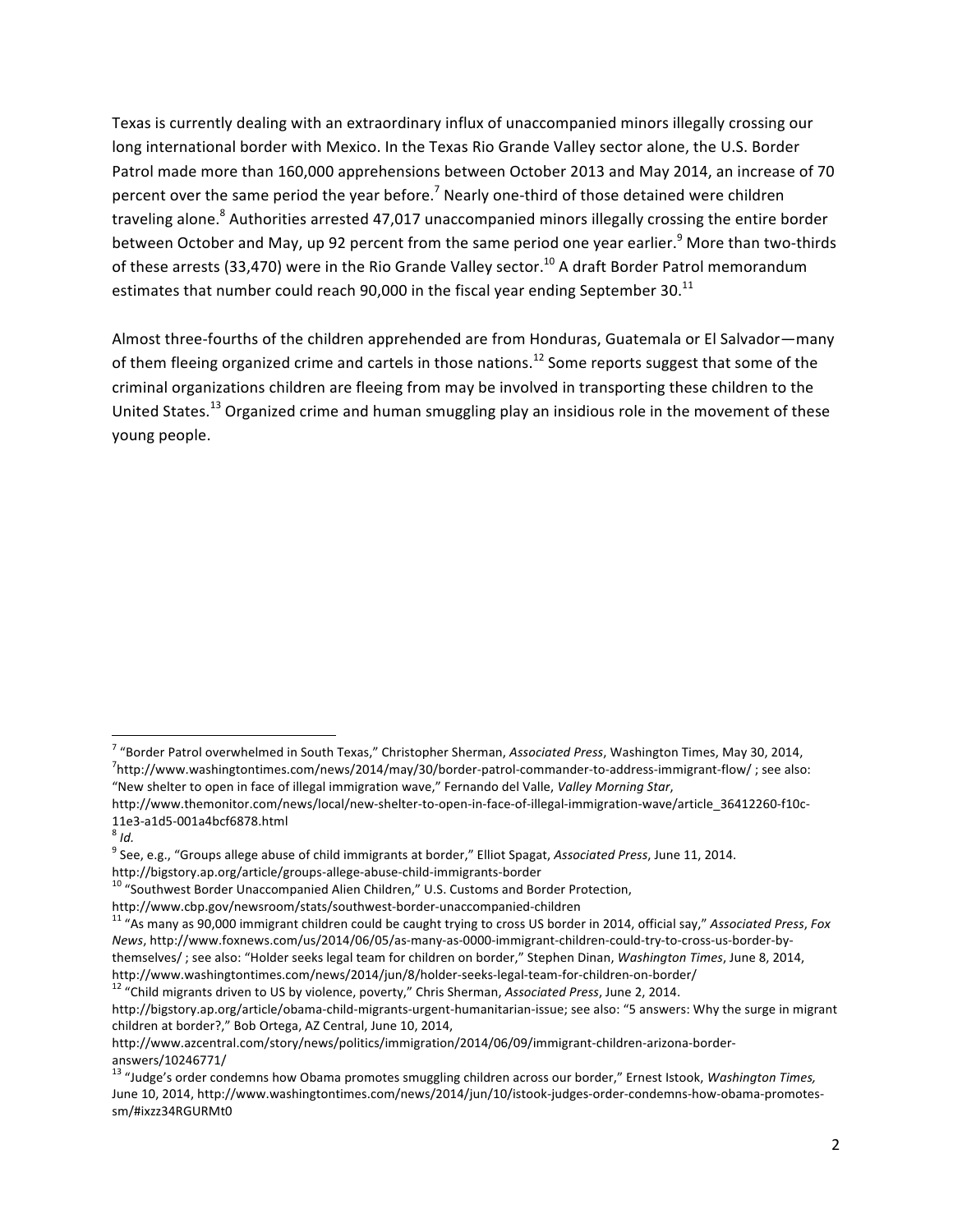



<sup>&</sup>lt;sup>14</sup> Source: United States Border Patrol Sector Profiles for Fiscal Years 2011 and 2013.

http://www.cbp.gov/sites/default/files/documents/U.S.%20Border%20Patrol%20Fiscal%20Year%202011%20Sector%20Profile. pdf, http://www.cbp.gov/sites/default/files/documents/U.S.%20Border%20Patrol%20Fiscal%20Year%202013%20Profile.pdf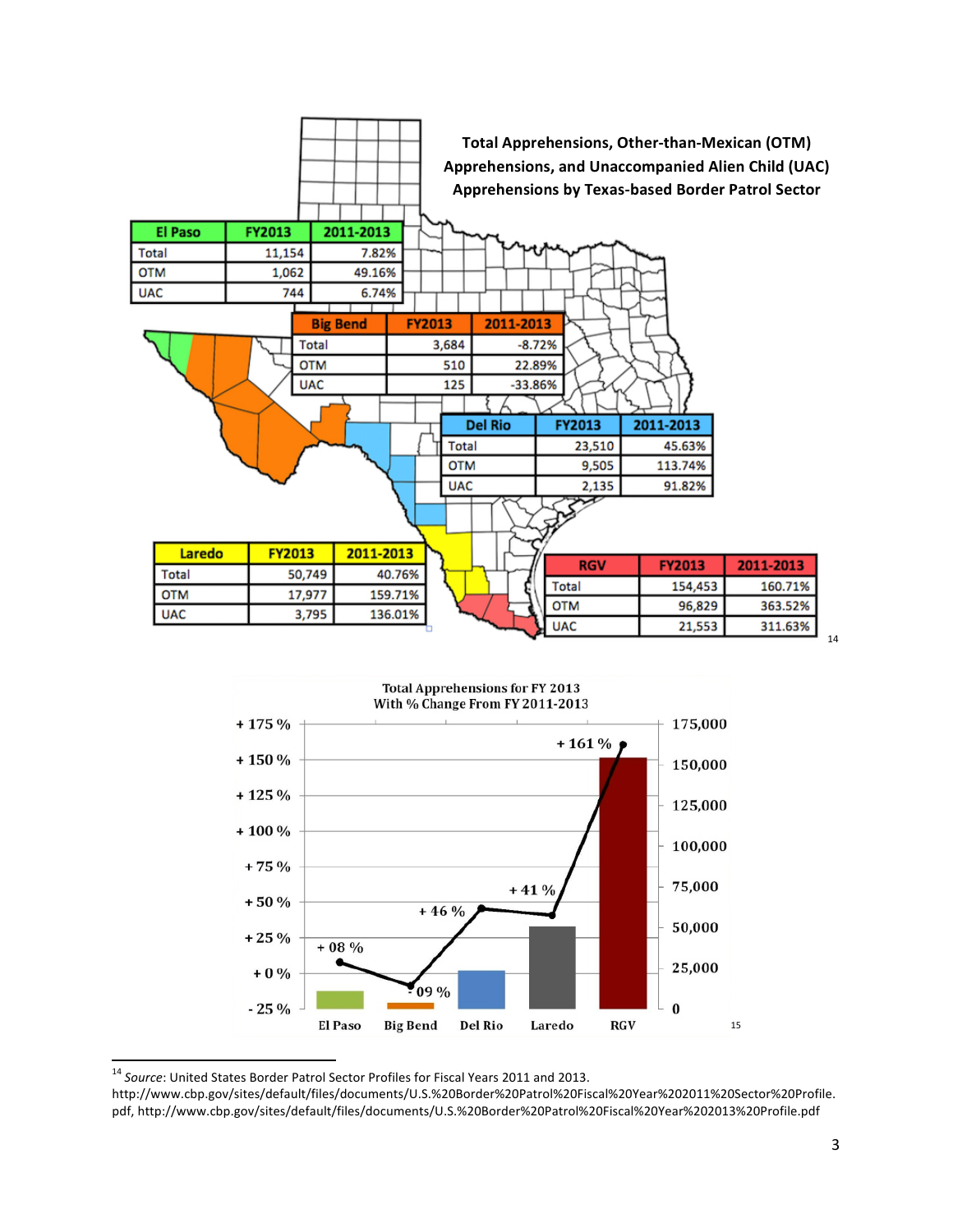## **The Role of Organized Crime**

The high number of unaccompanied children illegally crossing the border indicates smuggling is a significant problem and is perpetrated by the organized criminal element in Mexico, Central America and the United States. U.S. Senator Dianne Feinstein (D-CA) was recently quoted in the Washington Post as saying: "[a]fter engaging with the children and U.S. personnel, my staff learned that many of the children were smuggled across the border after hearing radio ads promising they would not be deported....<sup>"16</sup> The report went on to indicate, "[o]ne Senate Democratic aide who has worked closely on the issue suggested that human-smuggling networks in Central America are falsely propagating the rumors to recruit clients, whose families pay large sums for the trip north."<sup>17</sup> Similarly, "[t]he Obama Administration says the wave of migration has been triggered by people smugglers who spread rumours [sic] that children were being given legal permits to stay in the US." $18$ 

The Director of the Texas Department of Public Safety (DPS) recently testified that unaccompanied minors "are crossing the Rio Grande in South Texas with the assistance of Mexican drug cartels and other criminal gangs."<sup>19</sup> Mexican drug-trafficking organizations, also known as cartels, have been involved in the process, with the Director noting, "some of these children have also become victims of violent crime while traveling across Mexico... the Mexican Cartels are not responsible for the... crisis, but they do benefit from smuggling fees and the diversion of Border Patrol resources..."<sup>20</sup>

Relatedly, a recent study by the University of Texas at El Paso discovered that a U.S. immigration policy calling for uniting those crossing illegally with U.S.-based family members ahead of immigration hearings "appears to be exploited by illegal alien smugglers and family members in the United States who wish to reunite with separated children."<sup>21</sup> A separate report by the United States Conference of Catholic Bishops found:

<sup>&</sup>lt;sup>15</sup> *Id.*<br><sup>16</sup> "Influx of minors across Texas border driven by belief that they will be allowed to stay in U.S.," David Nakamura, *Washington* Post, June 13, 2014. http://www.washingtonpost.com/politics/influx-of-minors-across-texas-border-driven-by-belief-that-theywill-be-allowed-to-stay-in-us/2014/06/13/5406355e-f276-11e3-9ebc-2ee6f81ed217\_story.html<br><sup>17</sup> Id.<br><sup>18</sup> "'Flee or die': violence drives Central America's child migrants to US border," Jo Tuckman, The Guardian, July 9, 2014.

http://www.theguardian.com/world/2014/jul/09/central-america-child-migrants-us-border-crisis<br><sup>19</sup> "DPS: Cartels helping immigrant children enter US illegally," Marty Schladen, *El Paso Times*, July 2, 2014.

http://www.elpasotimes.com/news/ci\_26072707/dps-cartels-are-helping-immigra<br><sup>20</sup> Field Hearing: Committee on Homeland Security, Crisis on the Texas Border: Surge of Unaccompanied Minors, Steven C. McCraw, July 3, 2014.

http://www.dps.texas.gov/director\_staff/media\_and\_communications/2014/070314ComHomelandSecurity.pdf

<sup>&</sup>lt;sup>21</sup> Unaccompanied Alien Children Project, UTEP and the National Center for Border Security and Immigration, March 20, 2014. http://ncbsi.utep.edu/documents/UAC%20Project%20Site%20Visits/UTEP%20NCBSI%20Final%20Report%20March%2020%202 014.pdf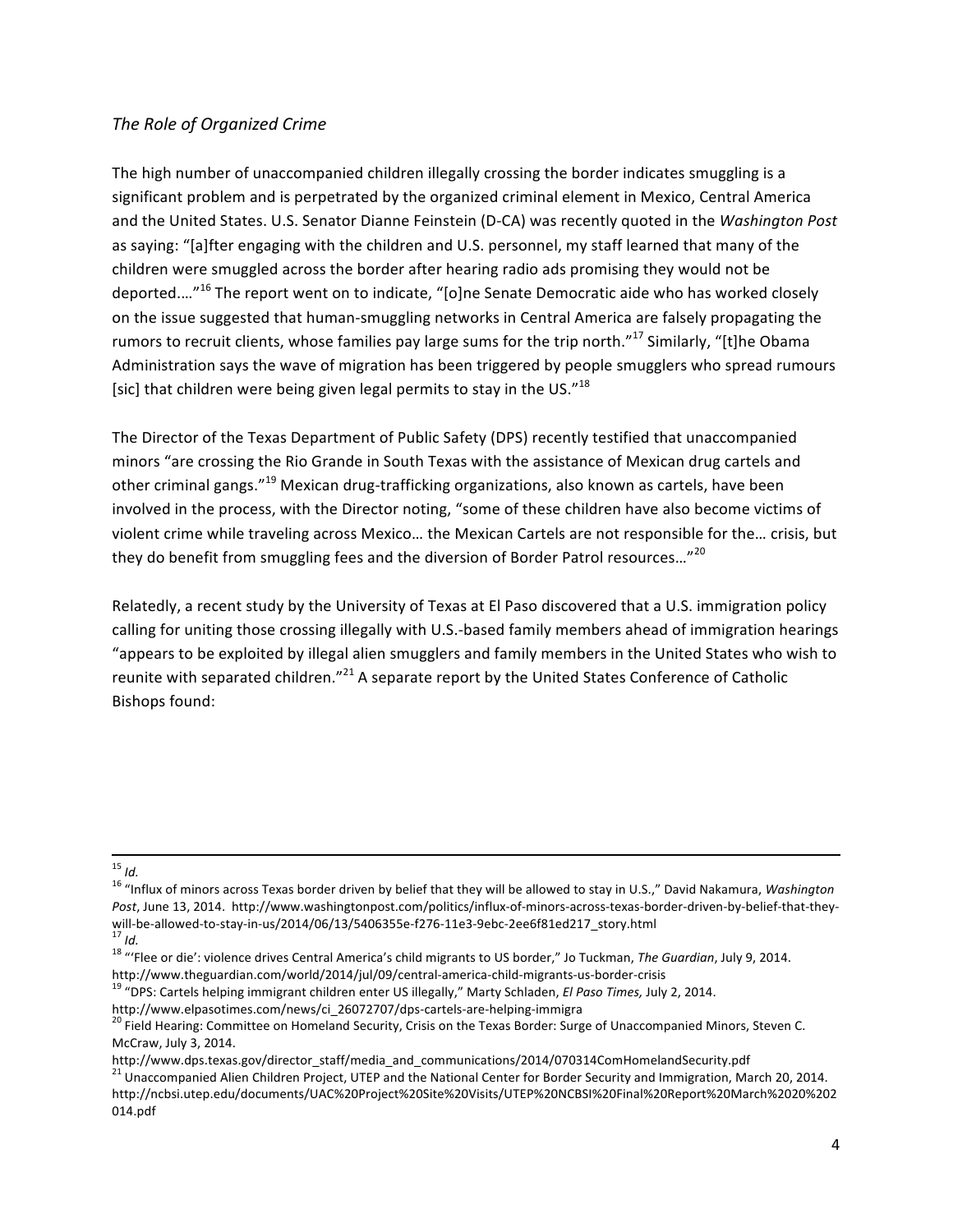[A] new trend is for coyotes [smugglers] to promise three attempts for the price of one, with families taking a mortgage out on their home to cover the cost of the coyote and then the coyote failing in order to gain the deed for the family's land with the coyote taking ownership of the land himself personally, or as part of a criminal enterprise. $^{22}$ 

According to some reports, smugglers charge for a range of services that may vary between \$3,000 and \$20,000 to cross the U.S.-Mexico border. $^{23}$ 

Organized crime is primarily responsible for the movement of these children and has had a real human toll. One Cameron County rancher recently reported smugglers ordered him to look the other way or face the consequences, causing him to fear for his safety.<sup>24</sup> A recent *Wall Street Journal* column noted:

The criminal networks being uncovered in Texas involve large groups of immigrants—and increasingly brazen smugglers. They often hold migrants hostage and threaten them with brutality if their friends or relatives don't produce extra money to release them, authorities said. Sometime, they kidnap migrants from rival smuggling gangs. Earlier this month, San Juan police found 43 people trapped inside one suspected stash house. The migrants claimed that their captors threatened to electrocute them if they tried to escape, according to a criminal complaint filed in federal court. $25$ 

The mass migration of unaccompanied minors northward into the United States is not random—it has been motivated and directed by criminal smugglers who have derived pecuniary benefit and enacted terrible harm on some of the transported persons. Smuggling is not a victimless crime. As the April 2014 DPS human trafficking threat assessment noted:

In many cases, illegal aliens who voluntarily enter into an agreement with an alien smuggling organization (ASO) are ultimately kidnapped, moved or held against their will, assaulted, or otherwise exploited, and the ASOs are associated with gangs and Mexican cartels and engaged in other criminal enterprises, which renders the traditional smuggling-trafficking distinction misleading.<sup>26</sup>

The State of Texas must ensure criminal statutes and laws against smuggling adequately deter those who would commit such actions.

<sup>&</sup>lt;sup>22</sup> "Mission to Central America: The Flight of Unaccompanied Children to the United States," Report of the Committee on Migration of the United States Conference of Catholic Bishops, November 2013. http://www.usccb.org/about/migration-policy/upload/Mission-To-Central-America-FINAL-2.pdf

<sup>&</sup>lt;sup>23</sup> "Migrants Pay Up to \$20,000 to Cross US-Mexico Border," James Bargent, *InSight Crime, July 9, 2013.* 

http://www.insightcrime.org/news-briefs/migrants-pay-up-to-\$20000-to-cross-us-mexico-border<br><sup>24</sup> "Smugglers Threaten Landowners in Cameron County," *KGRV, July 1, 2014.* http://www.krgv.com/news/smugglers-threaten-

landowners-in-cameron-county/?test3<br><sup>25</sup> "Immigrant 'Stash Houses' Thrive Along Texas-Mexico Border," Ana Campoy, *Wall Street Journal,* June 26, 2014.<br>http://online.wsj.com/articles/immigrant-stash-houses-thrive-along-tex

<sup>&</sup>lt;sup>26</sup> (U) Assessing the Threat of Human Trafficking in Texas. Texas Department of Public Safety, April 2014.

http://www.dps.texas.gov/director\_staff/media\_and\_communications/2014/txHumanTraffickingAssessment.pdf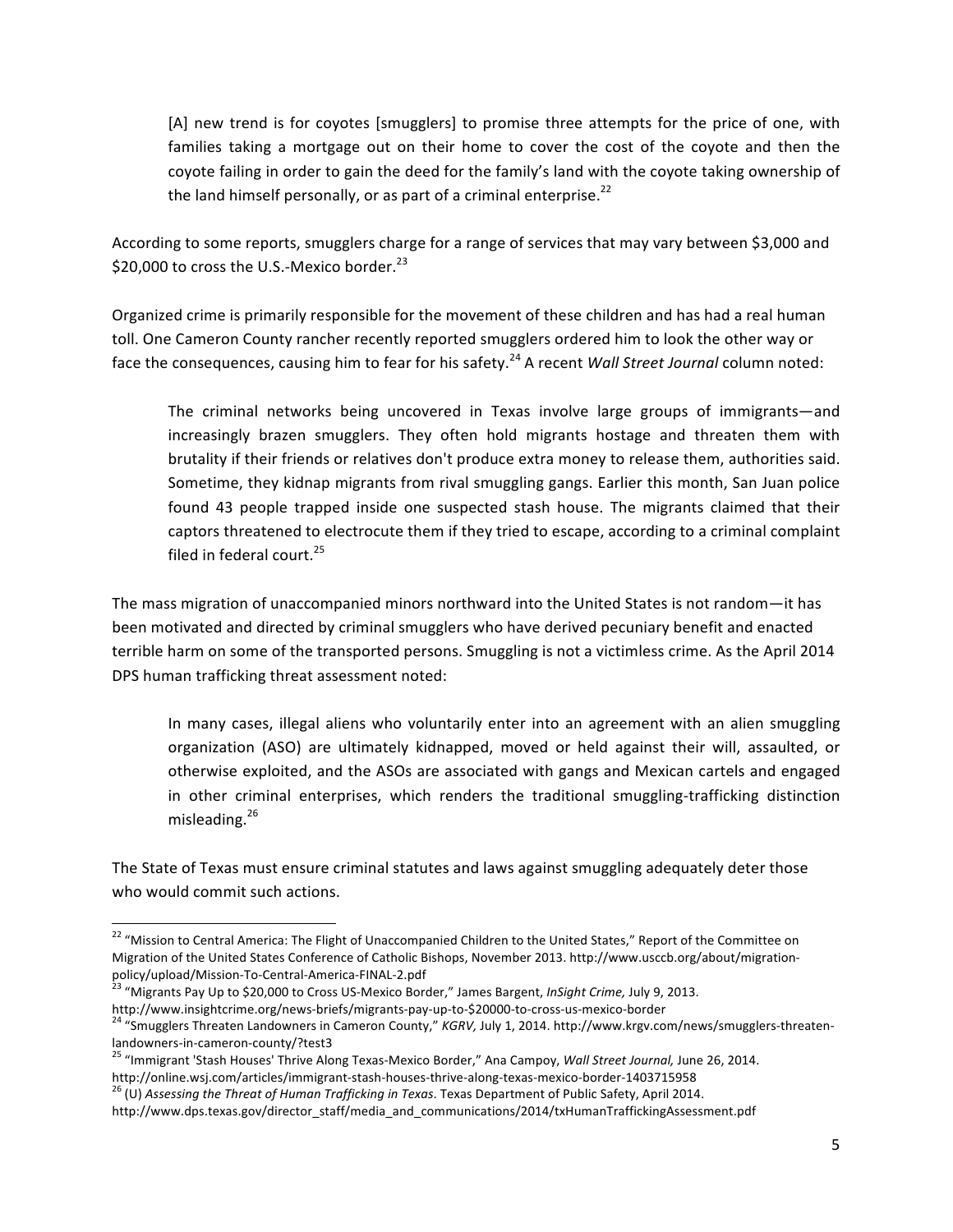## *Current Law*

Both federal and state laws provide criminal penalties for human smuggling. Notably, 8 U.S.C. 1324 – "Bringing in and harboring certain aliens" – provides for criminal penalties against those who:

- 1. Bring or attempt to bring a person into the U.S. in violation of U.S. law;
- 2. Encourage or induce an alien to come to, enter, or reside in the United States, knowing or in reckless violation of U.S. law:
- 3. Knowing or in reckless disregard of the fact that a person is in the U.S. in violation of U.S. law:
	- a. Transport, or move or attempts to transport or move such a person within the United States; or,
	- b. Conceal, harbor, or shield from detection, or attempt to conceal, harbor, or shield from detection, such a person.

The penalties provided range from a term of imprisonment not to exceed five years to a term that may be as great as life in prison for an act of smuggling that results in the death of any person.

Violations of 8 U.S.C. 1324 constituted the lead charge in 1,634 of the 50,468 new immigration prosecutions in federal district court in the first six months of Fiscal Year 2013.<sup>27</sup> The top two federal districts for immigration prosecutions in that period were the Southern and Western Districts of Texas.<sup>28</sup>

## *The Need to Reform Texas State Law*

When compared to existing federal law, the text of the Texas law on point is weak. Texas Penal Code Sec. 20.05 could be strengthened in a number of ways. Currently, the term "smuggle" in the context of human smuggling is not clearly defined. The statute describes smuggling of persons as the intentional use of a motor vehicle, aircraft or watercraft to transport an individual with the intent of either concealing the smuggled individual from a peace officer or special investigator, or fleeing from a person the actor knows is a peace officer or special investigator attempting to lawfully arrest or detain the actor. Texas should improve this definition by using the clearer and more specific provisions of federal law at 8 U.S.C. 1324 ("Bringing in and harboring certain aliens").

Interestingly, Texas generally has a much stronger and better-developed approach to the problem of human trafficking than it has for human smuggling. Trafficking differs from smuggling primarily in that trafficking involves forced labor or sexual services and must be involuntary, while human smuggling may be voluntary. In addition, smuggling involves the violation of international immigration laws, while trafficking may be domestic. According to the U.S. Immigration and Customs Enforcement (ICE):

<sup>&</sup>lt;sup>27</sup> "Southern District of Texas Leading in Record Year for Immigration Prosecutions," TRAC Immigration. http://trac.syr.edu/immigration/reports/318/ 

 $^{28}$  *Id.*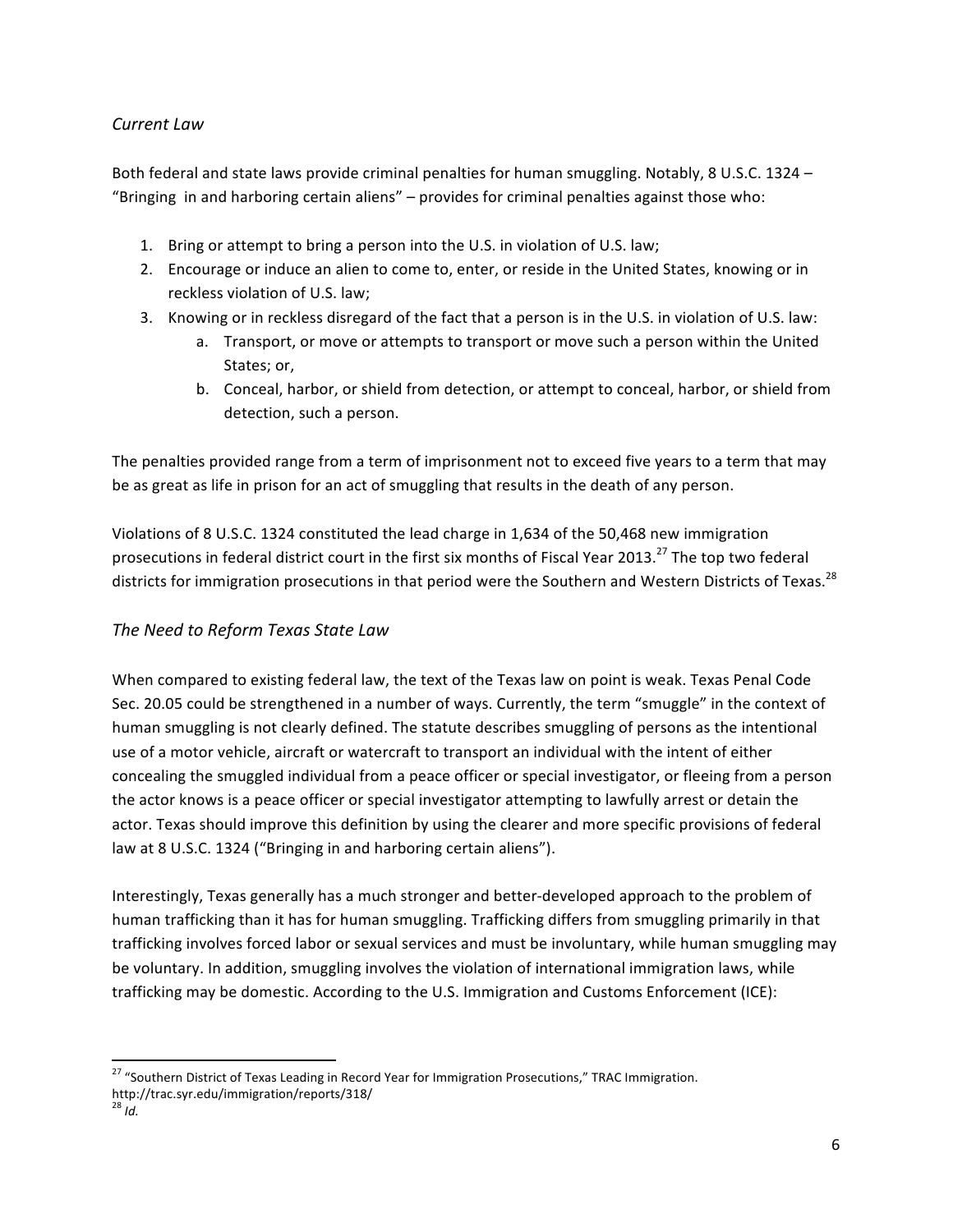- Sex trafficking in which a commercial sex act is induced by force, fraud or coercion, or in which the person induced to perform such act has not attained 18 years of age; or
- Recruitment, harboring, transportation, provision or obtaining of a person for labor or services, through the use of force, fraud or coercion for the purpose of subjection to involuntary servitude, peonage, debt bondage or slavery.  $29$

In contrast:

Human smuggling centers on transportation and is generally defined as... [i]mportation of people into the United States involving deliberate evasion of immigration laws. This offense includes bringing illegal aliens into the country, as well as the unlawful transportation and harboring of aliens already in the United States.<sup>30</sup> [Emphasis in original].

Human trafficking is often referred to as a form of "modern-day slavery,"<sup>31</sup> and both federal and Texas law have prioritized addressing this heinous crime. Federal law on point includes the 2000 Victims of Trafficking and Violence Protection Act and the 2003, 2005 and 2008 Trafficking Victims Protection Reauthorization Act.<sup>32</sup> Texas law (Penal Code Chapter 20A) also addresses the issue. The crime constitutes, at a minimum, a second degree felony, and continuous trafficking offenses are first degree felonies punishable by a minimum term of 25 years and a maximum of life in prison.

Additionally, Texas' Human Trafficking Prevention Task Force has provided a coordinated response to this crime. The task force's 2011 report to the Texas Legislature identified 35 legislative recommendations supported unanimously by all 47 members,  $33$  and 32 out of the 35 were passed during the 82nd Legislative Session. The 2012 report to the Texas Legislature identified 13 legislative recommendations, $34$  and 10 out of the 13 were passed during the 83rd Legislative Session.

The problem of human smuggling, however, has not received the same level of attention. Texas law on human smuggling must be reformed to ensure an effective law enforcement response.

<sup>&</sup>lt;sup>29</sup> "Fact Sheet: Human Trafficking and Smuggling," ICE, January 18, 2013. http://www.ice.gov/news/library/factsheets/humantrafficking.htm

<sup>&</sup>lt;sup>30</sup> Id.<br><sup>31</sup> See, e.g., "Human Trafficking," Polaris Project. http://www.polarisproject.org/human-trafficking/overview<br><sup>32</sup> "U.S. Laws on Trafficking of Persons," U.S. Department of State. http://www.state.gov/j/tip/laws/

https://www.texasattorneygeneral.gov/files/agency/human\_trafficking.pdf 

<sup>&</sup>lt;sup>34</sup> The Texas Human Trafficking Prevention Task Force Report 2012, December 2012. https://www.texasattorneygeneral.gov/files/agency/20121912\_htr\_fin\_3.pdf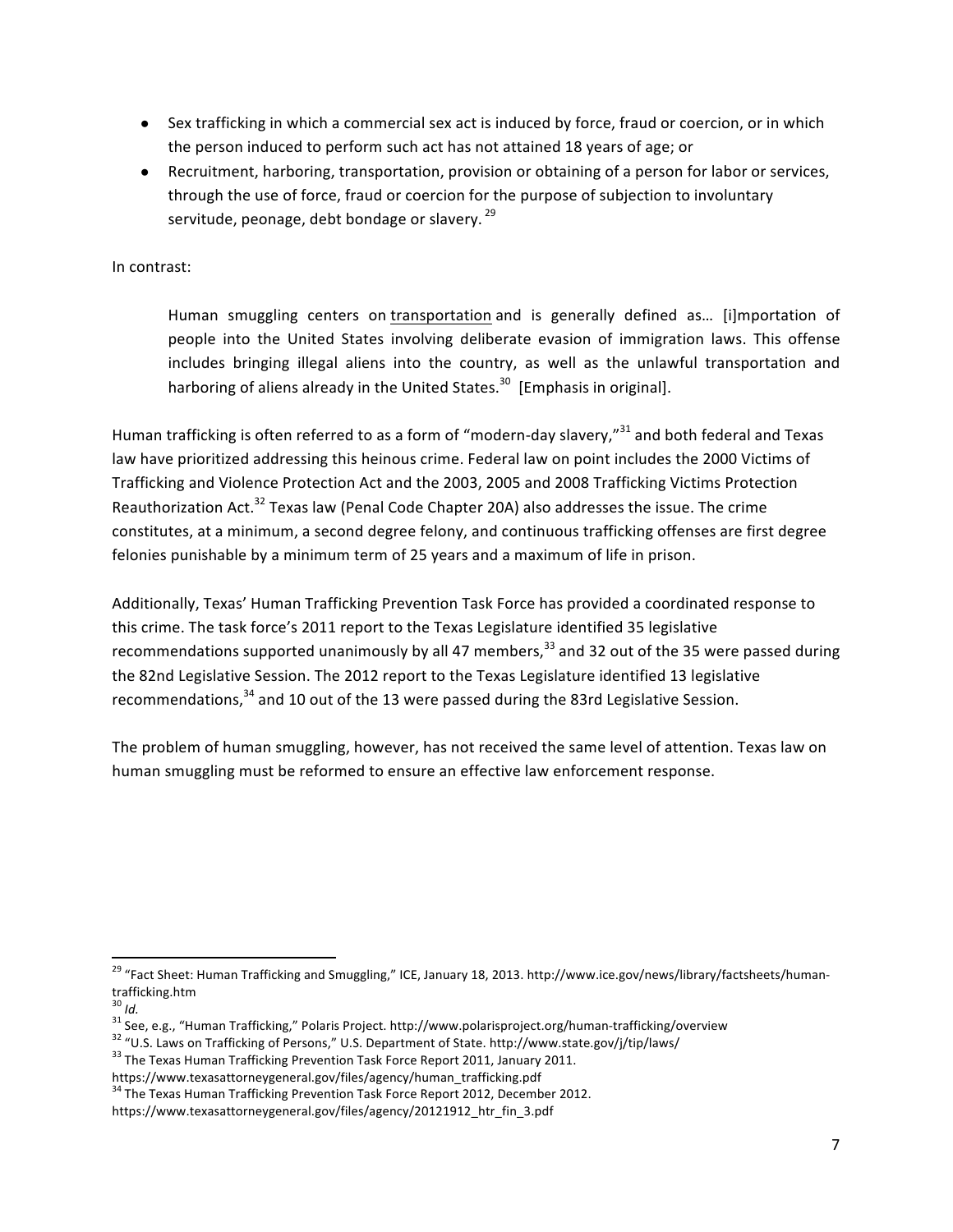### *Proposed Improvements to Texas Law*

As noted above, ICE defines human smuggling as the "[i]mportation of people into the United States involving deliberate evasion of immigration laws."<sup>35</sup> Current Texas statute reflects the element of transportation, but declines to address the deliberate evasion of immigration laws. Texas law should be changed to directly reflect federal law on point—specifically, Title 8 of the U.S. Code and such substantially similar law as may replace it. As will be demonstrated below, this is consistent with existing Texas laws that directly reflect or mirror governing or on-point federal law.

Relatedly, the requirement that human smuggling involve the use of a motor vehicle, aircraft, or watercraft is unnecessary and should be removed. Smuggling may occur without the use of such vehicles. For example, those illegally crossing the border have been known to evade detection by hiding in growths of the non-native and invasive plant species *Arundo Donax* (Carrizo cane), which is found in the Rio Grande Valley and commonly grows from nine to 27 feet tall.<sup>36</sup> Assisting an illegal crossing by hiding in the cane while traveling on foot would meet most common definitions of human smuggling, but not that of Penal Code Sec. 20.05, which requires the use of a vehicle.

An additional extraneous requirement for the offense of human smuggling under current Texas law includes the requirement that human smuggling must involve either concealing the smuggled individual from a peace officer or special investigator, or fleeing from a peace officer or special investigator. Instead, a requirement should be provided that smuggling involves transporting, concealing, or enticing a person to the United States knowingly in violation or in reckless disregard of federal immigration law.

The continued prevalence of human smuggling in Texas indicates the penalties for the practice are insufficient. Under current law, the base penalty is a state jail felony and a felony of the third degree where pecuniary benefit is involved. Penalties should be strengthened in the most egregious cases: those involving the smuggling of a minor and those involving the sexual assault, serious injury, or death of a participant. The recent humanitarian crisis involving the smuggling of minors across the Mexican border, which exposes the children being moved to potential physical or sexual abuse, shows the need for tougher penalties in these instances. Smuggling a minor should be a second-degree felony, and smuggling resulting in serious injury or death should be judged as a first-degree felony.

Another important change to existing law is removal of the affirmative defense available under Texas Penal Code Sec. 20.05(d) in instances where the smuggler is related to the transported individual within the second degree of consanguinity or affinity. It is inappropriate for a defense to be provided for a crime solely because the beneficiary of the offense is a relative of the offender. This provision should be removed from Texas law.

<sup>&</sup>lt;sup>35</sup> *Id.*<br><sup>36</sup> "CPB resumes carrizo pilot project," *Laredo Morning Times*, April 16, 2009. http://www.lmtonline.com/articles/2009/04/16/front/news/doc49e7903d85e93365547656.txt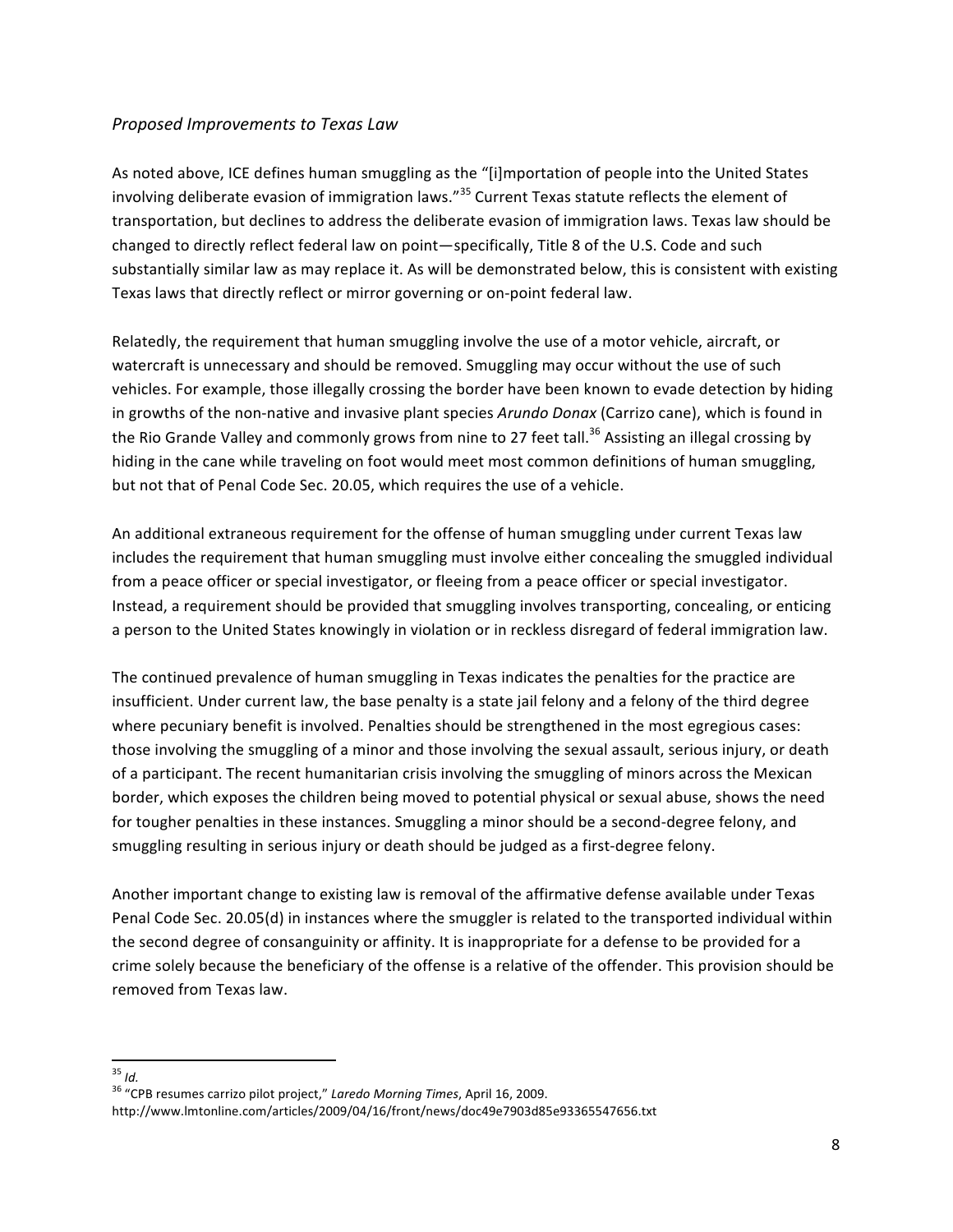Texas must also ensure higher penalties for those who are serial smugglers of persons. Notably, the Texas offense of trafficking of persons (Penal Code Sec. 20A.01) has a related offense of continuous trafficking of persons (Penal Code Sec. 20A.03), providing tougher penalties for a person who engages in conduct that constitutes trafficking a person twice or more in a thirty-day period.

Statutory language should be added to specifically penalize those involved in preparatory offenses under Title 15, such as solicitation, conspiracy, and attempt to commit the crime. Similarly, language should be added to penalize those who aid and abet human smuggling, by the incorporation of Texas Penal Code Sec. 7.02 governing the criminal responsibility of persons for offenses committed under this chapter by the conduct of another.

Similarly, Texas should create an entirely new offense, "continuous smuggling of persons," for two or more instances of conduct within a thirty-day period not arising out of the same criminal action. All penalties should be raised by one degree for continuous smuggling from the general human smuggling offense. The first-degree penalty for smuggling resulting in serious injury or death should be escalated to a first-degree felony with a minimum sentence of 25 years. The resulting penalties are described in the table below.

A stronger Texas law stands to impact the human smuggling problem in a number of positive ways. By increasing the penalties for human smuggling and ensuring that the law is easier for Texas courts to apply, Texas can increase the risks to human smugglers, discouraging them from participating in these criminal activities. By arresting and successfully prosecuting more smugglers, the illicit business of criminal organizations involved in these operations will be reduced. Furthermore, the increased risk is likely to drive up the prices smugglers must charge for their illegal operations, which would reduce the number of persons employing smugglers to cross the border.

As the federal government has inadequately responded to the security crises on the Texas border, Texas has increasingly responded on its own, and the agency that has taken the lead in this process is the Department of Public Safety (DPS). Since DPS functions as Texas' state police force, having a strong and clearly applicable state law on the books will give DPS officers clear jurisdiction to arrest and turn over for prosecution those violating Texas law. A strengthened state law on human smuggling is thus a key complement to state action securing the border.

Unlike human trafficking, which can be domestic, human smuggling always involves a person crossing an international boundary, which necessarily involves a federal interest. However, the reforms proposed here will provide state and local law enforcement options for tackling human smuggling offenses.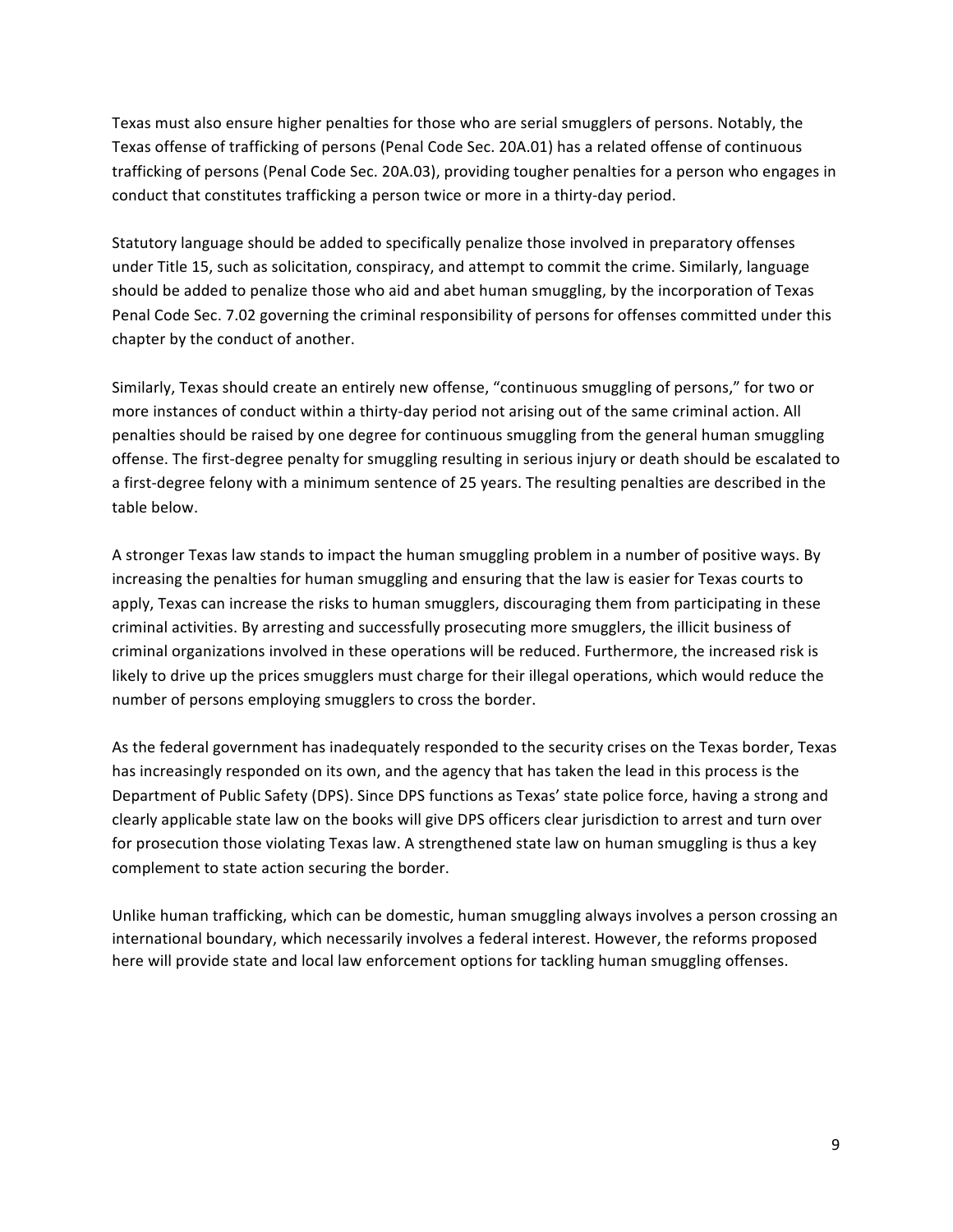### *APPENDIX A:*

### **Summary of Proposed Improvements to Texas Smuggling Law**

- 1. Remove the requirement that human smuggling involve the use of a motor vehicle, aircraft, or watercraft.
- 2. Remove the requirement that human smuggling must involve either concealing the smuggled individual from a peace officer or special investigator, or fleeing from a peace officer or special investigator.
- 3. Provide a requirement that smuggling involve transporting, concealing, or enticing a person to the United States knowingly in violation or in reckless disregard of federal immigration law (Title 8 of the U.S. Code).
- 4. Remove the defense to prosecution that a close relative cannot be convicted of smuggling.
- 5. Provide an escalated penalty (felony of the second degree) for smuggling a minor. (The base penalty is state jail felony, with felony of the third degree where pecuniary benefit is involved.)
- 6. Provide an escalated penalty (felony of the first degree) for smuggling that results in sexual assault, serious injury, or death.
- 7. Incorporated Texas Penal Code Chapter 15 on offenses committed preparatory to human smuggling, including criminal attempt, criminal conspiracy, criminal solicitation, and criminal solicitation of a minor.
- 8. Incorporate Texas Penal Code Sec. 7.02 to govern the criminal responsibility of a person for an offense committed under this chapter by the conduct of another (aiding and abetting).
- 9. Add an entirely new offense, continuous smuggling of persons, for two or more instances of human smuggling conduct not arising out of the same criminal action.
	- a. Raise all penalties by one degree for continuous smuggling. Raise the first-degree penalty for smuggling that results in serious injury or death to a first degree felony with a minimum sentence of 25 years.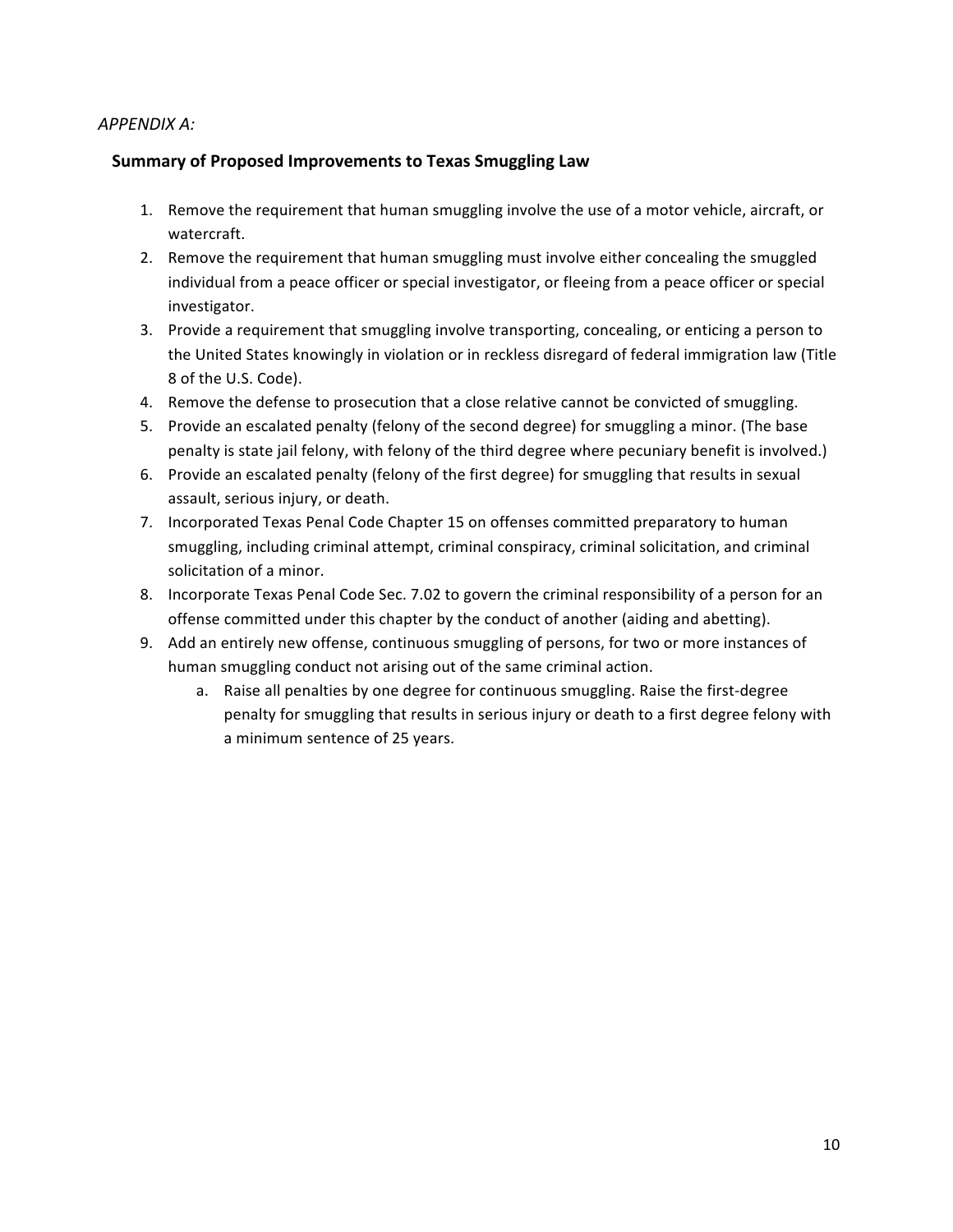# *APPENDIX B:*

| <b>Table of Penalties for Human Smuggling Violations Under Current Law</b>                                                                     |                     |  |
|------------------------------------------------------------------------------------------------------------------------------------------------|---------------------|--|
| <b>Base Penalty</b>                                                                                                                            | State Jail Felony   |  |
| <b>Pecuniary Benefit</b>                                                                                                                       | Third Degree Felony |  |
| <b>Smuggling of a Minor</b>                                                                                                                    | State Jail Felony   |  |
| <b>Smuggling Leads to Substantial Likelihood of</b><br>Serious Injury or Death                                                                 | Third Degree Felony |  |
| <b>Smuggling Leads to Sexual Assault, Serious Injury</b><br>or Death                                                                           | No Defined Offense  |  |
| <b>Continuous Smuggling of Persons</b>                                                                                                         | No Defined Offense  |  |
| <b>Preparatory Offenses Including Conspiracy,</b><br>Attempt, Solicitation, and Solicitation of a Minor                                        | No Defined Offense  |  |
| <b>Criminal Responsibility for an Offense</b><br><b>Committed Under this Chapter by the Conduct of</b><br><b>Another (Aiding and Abetting)</b> | No Defined Offense  |  |

| <b>Table of Penalties for Human Smuggling Violations Under Proposed Amendments</b>                                                             |                                           |                                                            |  |
|------------------------------------------------------------------------------------------------------------------------------------------------|-------------------------------------------|------------------------------------------------------------|--|
|                                                                                                                                                | <b>Smuggling of Persons</b>               | <b>Continuous Smuggling of Persons</b>                     |  |
| <b>Base Penalty</b>                                                                                                                            | State Jail Felony                         | Third Degree Felony                                        |  |
| <b>Pecuniary Benefit</b>                                                                                                                       | Third Degree Felony                       | Second Degree Felony                                       |  |
| <b>Smuggling of a Minor</b>                                                                                                                    | Second Degree Felony                      | First Degree Felony                                        |  |
| <b>Smuggling Leads to Substantial Likelihood of</b><br><b>Serious Injury or Death</b>                                                          | Second Degree Felony                      | First Degree Felony                                        |  |
| <b>Smuggling Leads to Sexual Assault, or Serious</b><br><b>Injury or Death</b>                                                                 | First Degree Felony                       | First Degree Felony with a<br>Minimum Sentence of 25 Years |  |
| <b>Preparatory Offenses Including Conspiracy,</b><br><b>Attempt, Solicitation, and Solicitation of a Minor</b>                                 | Incorporated Specifically<br>Into Statute | Incorporated Specifically Into<br>Statute                  |  |
| <b>Criminal Responsibility for an Offense</b><br><b>Committed Under this Chapter by the Conduct of</b><br><b>Another (Aiding and Abetting)</b> | Incorporated Specifically<br>Into Statute | Incorporated Specifically Into<br>Statute                  |  |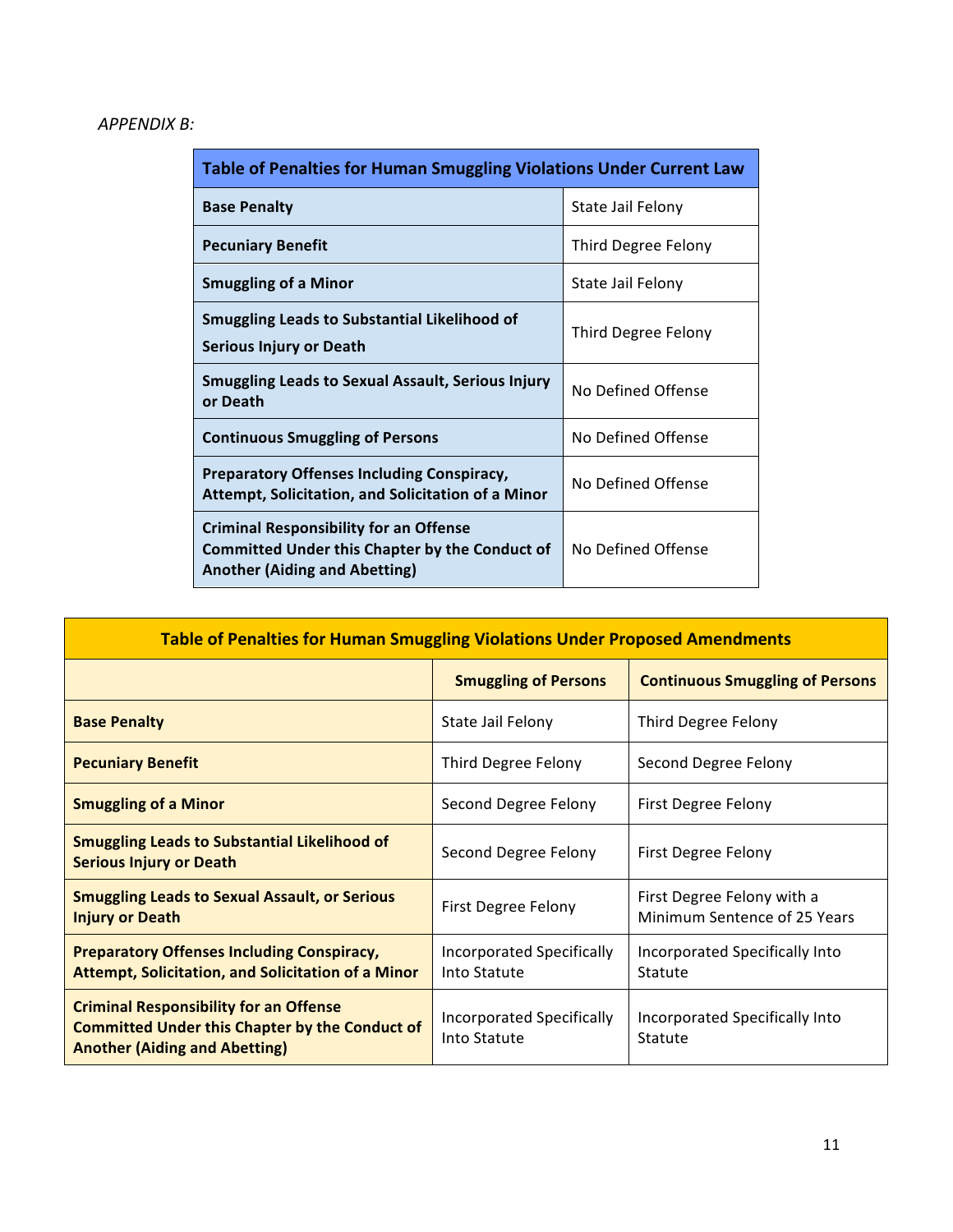### *APPENDIX C:*

## Proposed Amendment to Texas Penal Code Sec. 20.05, and Proposed Addition of an Offense for the Continuous Smuggling of Persons, to be Numbered Texas Penal Code Sec. 20.06

Sec. 20.05. SMUGGLING OF PERSONS.

(a) A person commits an offense if the person: uses a motor vehicle, aircraft, or watercraft to transport an individual with the intent to:

(1) conceal the individual from a peace officer or special investigator; or

(2) flee from a person the actor knows is a peace officer or special investigator attempting to lawfully arrest or detain the actor:

(1) knowing or in reckless disregard of the fact that a person has come to, entered, or remains in the United States in violation of Title 8 of the U.S. Code, transports, or moves or attempts to transport or move such person within the United States by means of transportation or otherwise, in furtherance of such violation of law;

(2) knowingly or in reckless disregard of the fact that the person has come to, entered, or remains in the United States in violation of Title 8 of the U.S. Code, conceals, harbors, or shields from detection, such person in any place, including any building or any means of transportation or movement; or,

(3) by encouraging or inducing a person to come to, enter, or reside in the United States, knowing or in reckless disregard of the fact that such coming to, entry, or residence is or will be in violation of Title 8 of the U.S. Code.

(b) Except as provided by Subsections (c), (d), and (e), an offense under this section is a state jail felony.

(c) An offense under this section is a felony of the third degree if the actor commits the offense:

 $(1)$  for pecuniary benefit.; or

 $(2)$ 

(d) An offense under this section is a felony of the second degree if the actor commits the offense in a manner that creates a substantial likelihood that the transported-individual smuggled will suffer serious bodily injury or death, or if the individual being smuggled was a child younger than 18 years of age.

(e) An offense under this section is a felony of the first degree if the individual smuggled is a victim of sexual assault as defined under Penal Code Sec. 22.011 or aggravated sexual assault as defined under Penal Code Sec. 22.021, or if the individual smuggled suffers serious bodily injury or death.

It is an affirmative defense to prosecution under this section that the actor is related to the transported individual within the second degree of consanguinity or, at the time of the offense, within the second degree of affinity.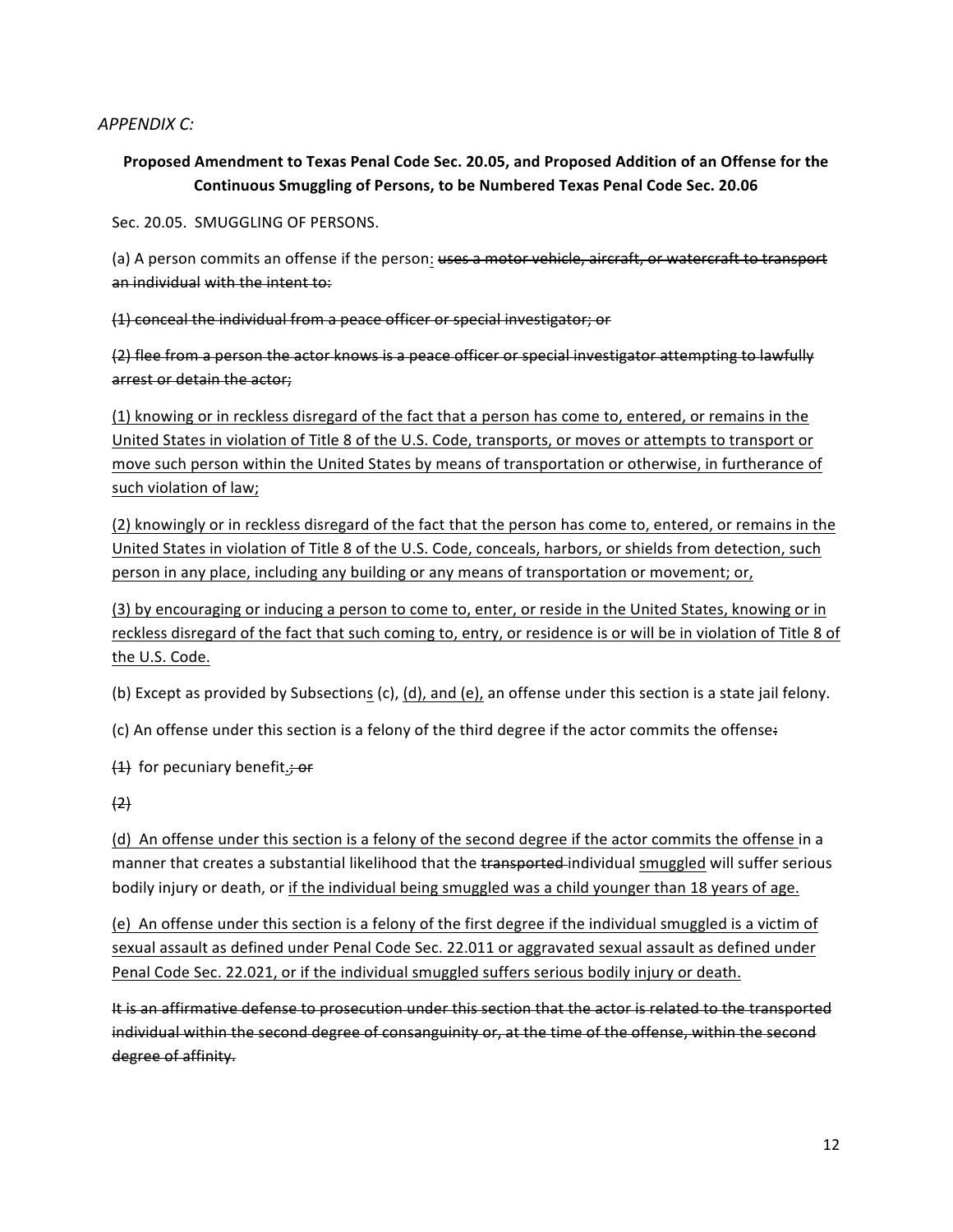(f) If conduct constituting an offense under this section also constitutes an offense under another section of this code, the actor may be prosecuted under either section or under both sections.

(g) Texas Penal Code Chapter 15 shall apply to any offenses including criminal attempt, criminal conspiracy, criminal solicitation, and criminal solicitation of a minor committed preparatory to the offense of smuggling of persons as defined in this section.

(h) Texas Penal Code Sec. 7.02 shall act to govern the criminal responsibility of a person for an offense committed under this chapter by the conduct of another.

Sec. 20.06. CONTINUOUS SMUGGLING OF PERSONS. (a) A person commits an offense if the person engages two or more times in conduct that constitutes an offense under Section 20.05.

(b) If the victim of an offense under Subsection (a) is the same victim as a victim of an offense under Section 20.05, a defendant may not be convicted of the offense under Section 20A.02 in the same criminal action as the offense under Subsection (a), unless the offense under Section 20.05:

(1) is charged in the alternative;

(2) occurred outside the period in which the offense alleged under Subsection (a) was committed; or

(3) is considered by the trier of fact to be a lesser included offense of the offense alleged under Subsection (a).

(c) A defendant may not be charged with more than one count under Subsection (a) if all of the conduct that constitutes an offense under Section 20.05 is alleged to have been committed against the same victim.

(d) An offense under this section is a felony of the third degree, except as provided under Subsections  $(e)$  and  $(f)$ .

(e) If any of the conduct engaged in that constitutes an offense under Section 20.05 was conducted in a manner that creates a substantial likelihood that the transported individual smuggled will suffer serious bodily injury or death, or if the individual being smuggled was a child younger than 18 years of age, the offense shall be a felony of the first degree.

(f) An offense under this section shall be a felony of the first degree, punishable by imprisonment in the Texas Department of Criminal Justice for life or for any term of not more than 99 years or less than 25 years, if for any of the conduct engaged in that constitutes an offense under Section 20.05 the individual smuggled is a victim of sexual assault as defined under Penal Code Sec. 22.011 or aggravated sexual assault as defined under Penal Code Sec. 22.021, or if the individual smuggled suffers serious bodily injury or death.

(g) Texas Penal Code Chapter 15 shall apply to any offenses including criminal attempt, criminal conspiracy, criminal solicitation, and criminal solicitation of a minor committed preparatory to the offense of continuous smuggling of persons as defined in this section.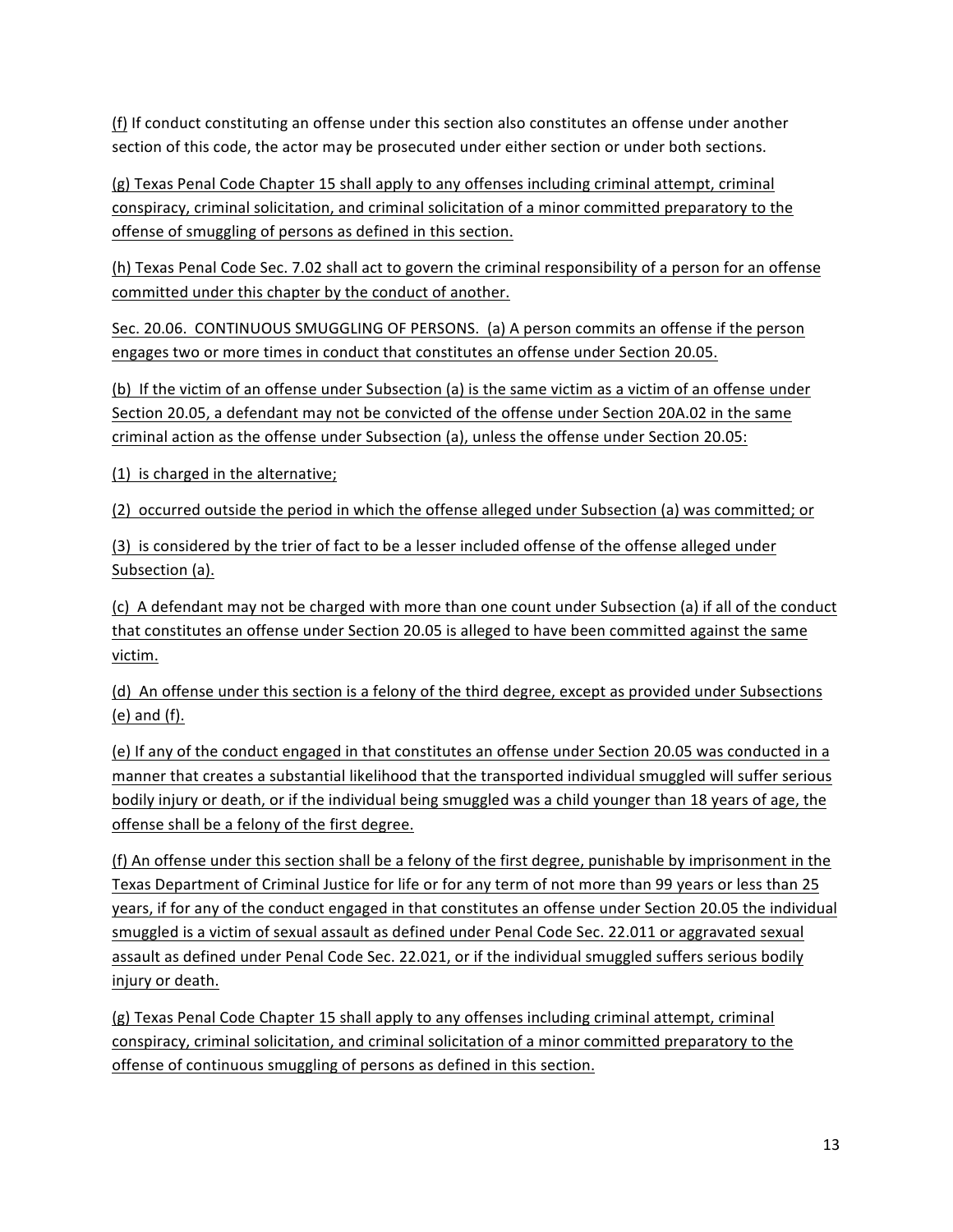(h) Texas Penal Code Sec. 7.02 shall act to govern the criminal responsibility of a person for an offense committed under this chapter by the conduct of another.